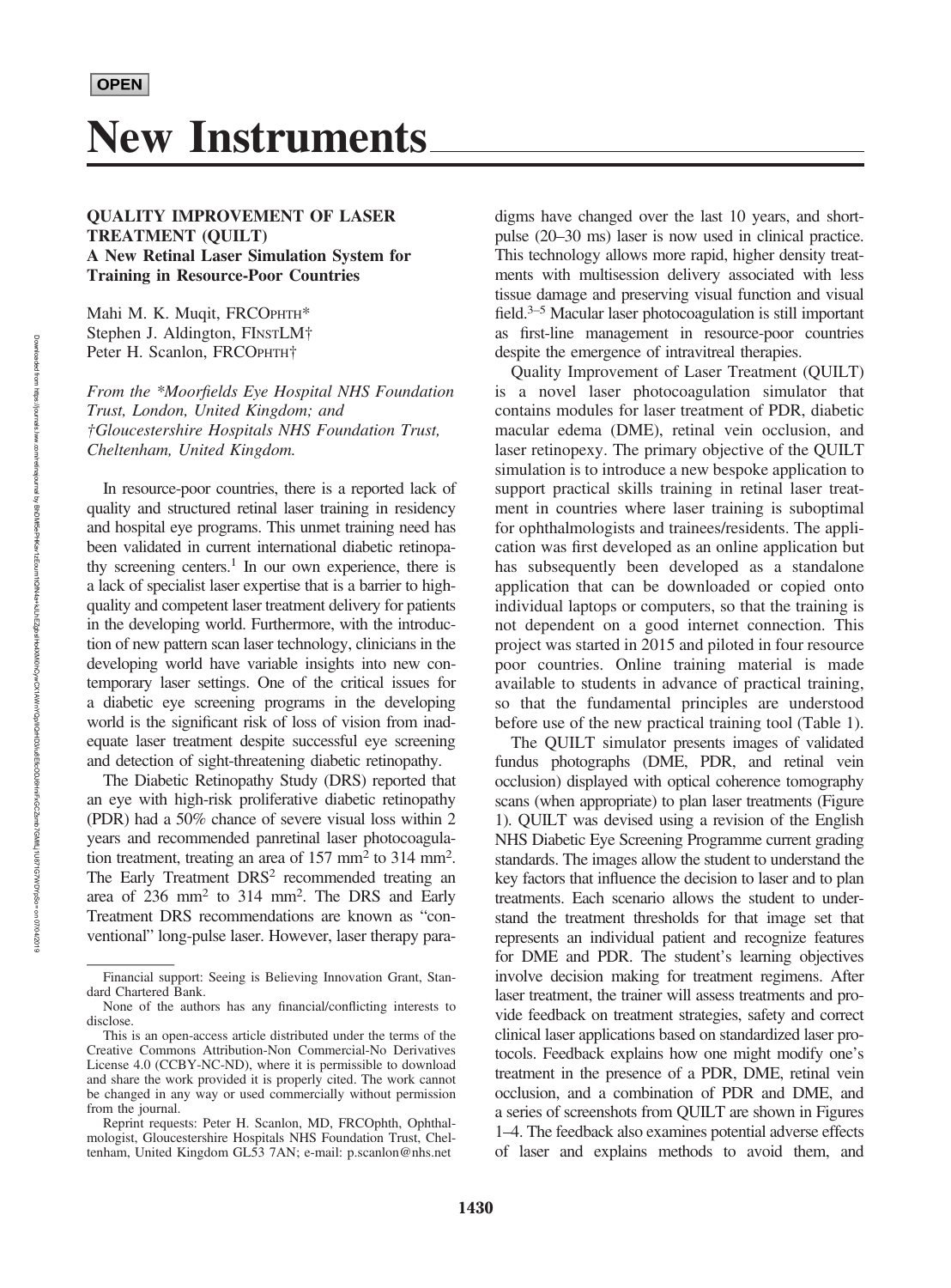| Step | Trainee                                                                                  | Live Mode                                                                                                                         | <b>Trainer Feedback</b>                                                                              |  |  |
|------|------------------------------------------------------------------------------------------|-----------------------------------------------------------------------------------------------------------------------------------|------------------------------------------------------------------------------------------------------|--|--|
|      | Devise and use annotation tools to<br>plan a treatment                                   | Software monitors treatment speed<br>and number/location of applied<br>burns                                                      | Laser treatment reviewed remotely<br>online or onsite by retina<br>specialist                        |  |  |
| 2    | Choose a lens, spot size, power,<br>pulse duration, and single-spot or<br>multispot mode | Simulator uses annotation tools<br>apply mock laser burns to the<br>retinal image resembling an actual<br>laser machine interface | Laser settings reviewed and<br>treatment plan critique for clinical<br>condition with imaging review |  |  |
| 3    | Titrate laser power threshold for<br>treatment burn                                      | A count of total number of burns in<br>the applied session, and laser<br>settings can be changed as with<br>normal laser machine  | Tutorial on laser burn tissue<br>reactions and treatment strategy<br>provided                        |  |  |
| 4    | Further training                                                                         | Treatments saved on system for<br>case-based discussions                                                                          | Laser training certification can be<br>applied                                                       |  |  |

Table 1. Overview of Laser Simulation Objectives

evaluates the circumstances of laser versus intravitreal injection treatment as an alternative for DME.

The laser simulator software has been designed to use published formula to titrate a laser-burn fluence and according to pulse duration and power. As the power increases for a set pulse duration, laser-burn intensity increases from subvisible (subthreshold), barely visible gray-white to intense white (suprathreshold). The laser simulation operates in a "live" mode to capture the real-time laser treatment experience for the student. The laser-treated area on the fundus photograph is compared with the conventional DRS (157-314 mm<sup>2</sup>) and Early Treatment DRS  $(236-314 \text{ mm}^2)$ , recognizing that this first treatment plan may be applied over two sessions with severe high-risk PDR or retinal vein occlusion cases. A simulated module for emergency laser retinopexy is available where single-spot laser is used rather than a pattern spot short-pulse laser burn (Figure 3). After delivering the laser simulation treatment, the trainer reviews total treatment time during fixed sessions, assess laser settings, review the actual post-treatment images from the clinical case, and overlay trainee's treatment burns with actual post-treatment clinical

| Quality Improvement in Laser Training                                                                                                                                         | $\circ$ | Plan/Visit No. 11                                                                                                                                                                                   |                            |                        |                           |                 |    |  |  |
|-------------------------------------------------------------------------------------------------------------------------------------------------------------------------------|---------|-----------------------------------------------------------------------------------------------------------------------------------------------------------------------------------------------------|----------------------------|------------------------|---------------------------|-----------------|----|--|--|
| <b>Treatment Plans/Visits</b><br>Add Treatment Plan/Visit<br>All plans<br>Incomplete plans<br>$^{\circ}$<br>Plans ready for treatment<br>$\circ$<br>C Load Treatments Started |         | Diabetic Retinopathy - maculopathy<br>Plan/Visit No. 11                                                                                                                                             |                            |                        |                           |                 |    |  |  |
| C Load Treatments Completed<br>Progress                                                                                                                                       |         | Clinical Case Diabetic Maculopathy - Diabetic Maculopathy Case 5<br>This 67 yr old man with Type 2 diabetes controlled with tablets for 20 years presented with blurring of vision in his left eye. |                            |                        |                           |                 |    |  |  |
| <b>Ready for Treatment</b>                                                                                                                                                    |         | Machine                                                                                                                                                                                             | Multi-spot Green           |                        | <b>Spot Size</b>          | 100 microns     |    |  |  |
|                                                                                                                                                                               |         | Laser                                                                                                                                                                                               | <b>Macular Rx</b>          |                        | Power                     | 140             | mW |  |  |
|                                                                                                                                                                               |         | Lens                                                                                                                                                                                                | <b>Volk Area Centralis</b> |                        | Exposure                  | $10 \text{ ms}$ |    |  |  |
|                                                                                                                                                                               |         | <b>Spot Pattern</b>                                                                                                                                                                                 | Array (2x2)                |                        | Planned No. burns         | 300             |    |  |  |
|                                                                                                                                                                               |         | <b>Spacing</b>                                                                                                                                                                                      | 1.50                       |                        | Planned no.<br>treatments | $\mathbf{1}$    |    |  |  |
|                                                                                                                                                                               |         |                                                                                                                                                                                                     |                            |                        |                           |                 |    |  |  |
|                                                                                                                                                                               |         |                                                                                                                                                                                                     |                            | <b>Start Treatment</b> | <b>Delete</b>             |                 |    |  |  |

Fig. 1. Case of DME with fundus photograph and OCT scan. Opening screen for student to set up laser settings and devise plan treatment.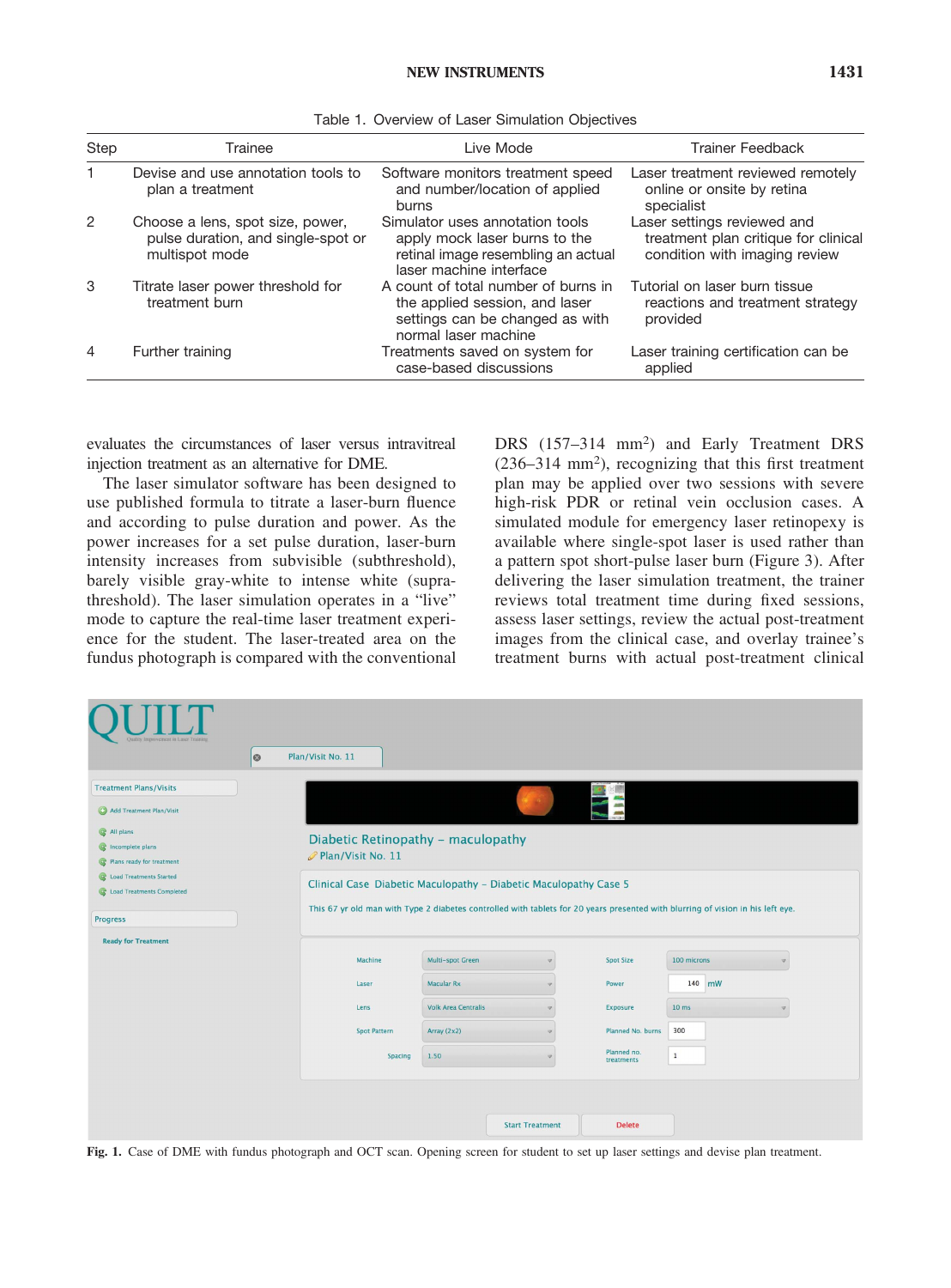

Fig. 2. Example of "live" macular laser mode with red  $2 \times 2$ -pattern grid, with red-pattern scan laser shown with Early Treatment DRS grid landmarks applied to assist student.

case images. This allows internal quality and assurance for the simulator system.

The intended impact of this simulation system innovation is higher quality laser treatment that meets current benchmarks of treatment.4,5 The online training modules provide a synopsis of the latest laser guidelines for treating diabetic retinopathy including laser-burn tissue interactions for short-pulse laser that will enable a comprehensive understanding of contemporary treatment for ophthalmologists. Experience and feedback from residency and hospital teaching programs is the need for accreditation in laser photocoagulation. We are able to provide the student with a laser training accreditation/certificate issued to doctors who complete the laser training module that may be used as part of their continuing professional development portfolio in their hospital program.

This innovation was designed to build on the basic clinical training that is being provided in countries like Indonesia, Bangladesh, China, Botswana, and Tanzania, with the aim of continued improvement in quality of laser. Because of the success of these pilots and the increased incidence of diabetic retinopathy globally, the QUILT project received additional grant funding to scale up the laser simulation to other countries in the developing world with options to provide full translation for partner countries (http://www.quiltsystem. com).

This novel QUILT laser simulator system provides the trainee ophthalmologist with a comprehensive understanding of retinal laser application that can be delivered using conventional single-spot argon laser machines as well as newer pattern scan laser systems. The level of competence and expertise can be improved through simulator training. Through teleophthalmology using the online QUILT system, training of ophthalmologists can be remotely validated by specialists in the United Kingdom. Ophthalmologists in resource-poor countries have received enhanced training in the application of the new laser guidelines and techniques using the QUILT laser simulator at no cost to the host eye center in the developing country. Ultimately, this advanced simulator with teleophthalmology can lead to reduced complications and errors during laser treatment, lowering the risk of blindness in patients.

Key words: laser training, simulation, diabetes, retinopexy, macular edema, proliferative diabetic retinopathy, pattern scan laser, simulator.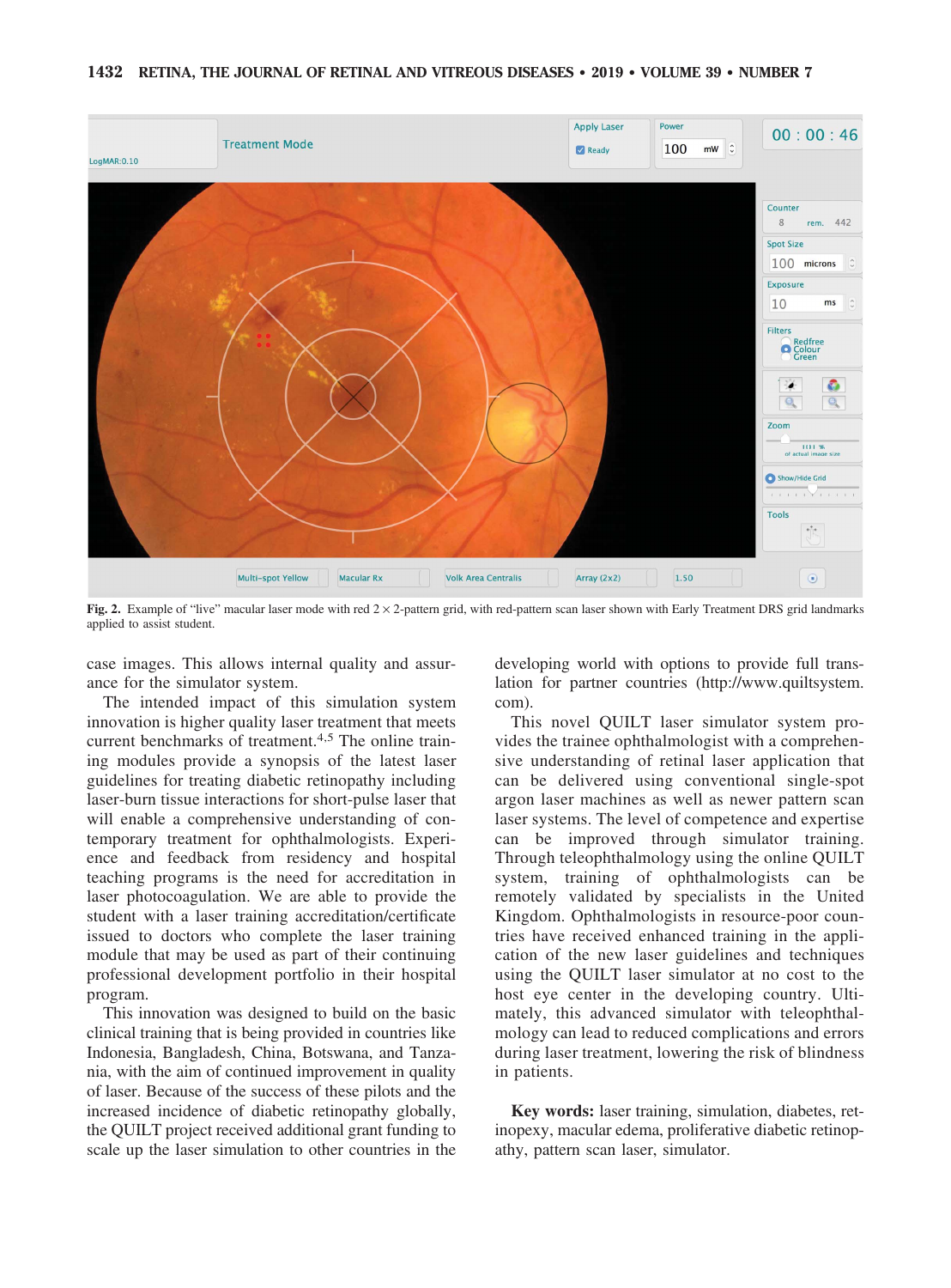## NEW INSTRUMENTS 1433



Fig. 3. Example of "live" panretinal laser mode with red  $5 \times 5$ -pattern grid, with red-pattern laser.



Fig. 4. Case of laser retinopexy using single-spot 100-ms laser. The student has applied two rows of white laser burns to encircle the horse-shoe retinal tear.